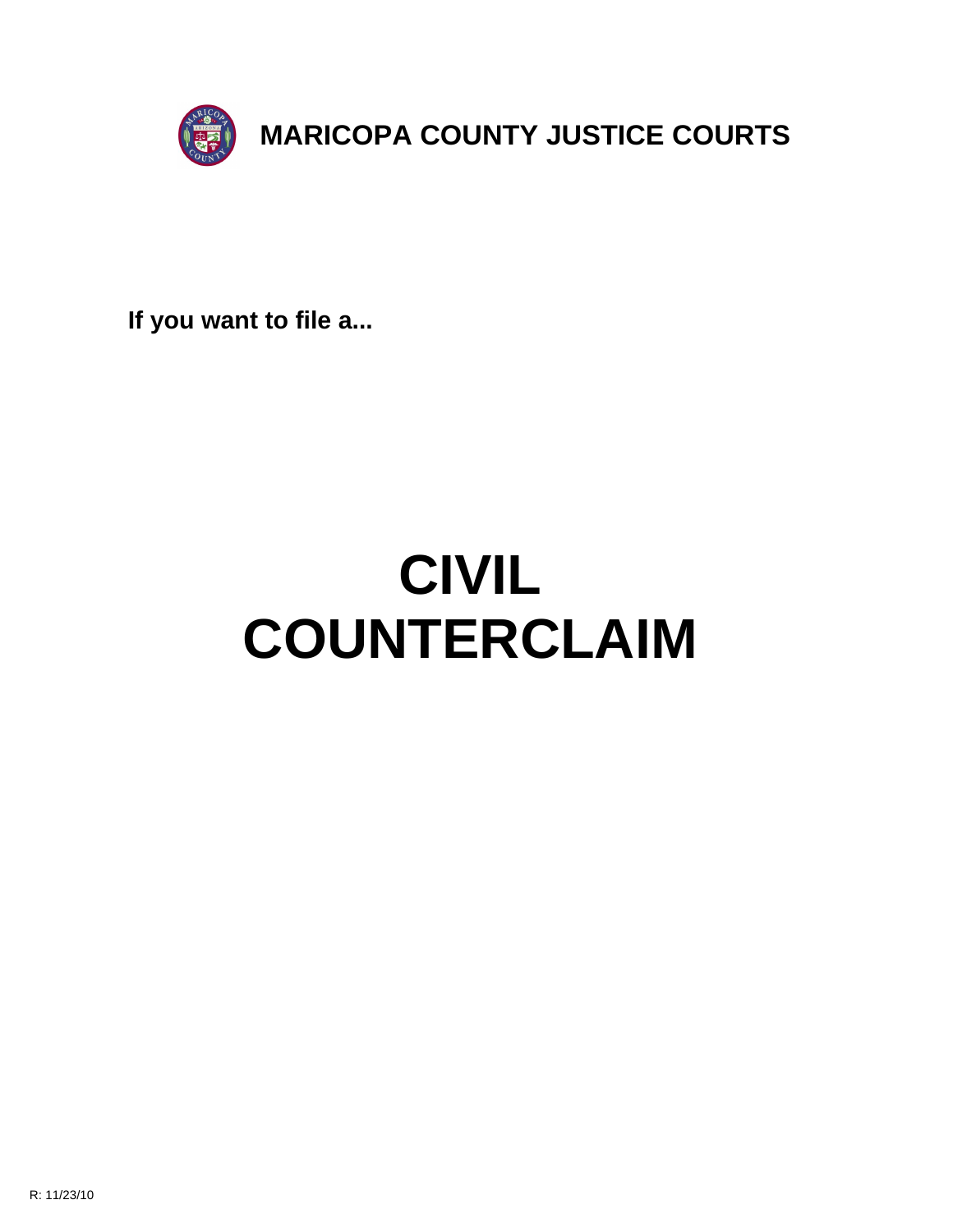

## **MARICOPA COUNTY JUSTICE COURTS**

A counterclaim is a claim made by the defendant against the plaintiff. A counterclaim should be filed at the same time the defendants answer is filed (Refer to the Civil Answer packet). If you have already filed an answer, you must file a motion requesting permission to file a counterclaim.

If the amount of your counterclaim **EXCEEDS \$10,000** the civil case will immediately be **TRANSFERRED TO THE SUPERIOR COURT** and appropriate filing fees will be assessed by the Superior Court before processing can commence.

#### **Please STOP...**

If you have not been served with a civil summons and complaint. If there has already been a judgment rendered.

If you have not filed an answer to the civil complaint.

#### **Please PROCEED...**

If you are within the prescribed time limit of filing counterclaim and are filing or have filed an answer.

#### **FORMS Needed:**

Civil Counterclaim

#### **INSTRUCTIONS:**

- 1) Complete the form(s)
- 2) Make copies of the answer form and counterclaim form. The court will require an original of each and you may wish to have copies; additionally each named plaintiff will need a copy.
- [3\) File papers with the court c](http://justicecourts.maricopa.gov/)lerk
- 4) There is no fee for the counterclaim.
- 5) Mail the copies to the plaintiff(s).

**IT IS IMPORTANT THAT ALL PARTIES KEEP THE COURT APPRISED OF ANY CHANGE IN ADDRESS A NOTICE OF CHANGE OF ADDRESS** form must be filed with the court when a party changes their address.

Visit us at http://justicecourts.maricopa.gov/ for additional filing information and online forms.